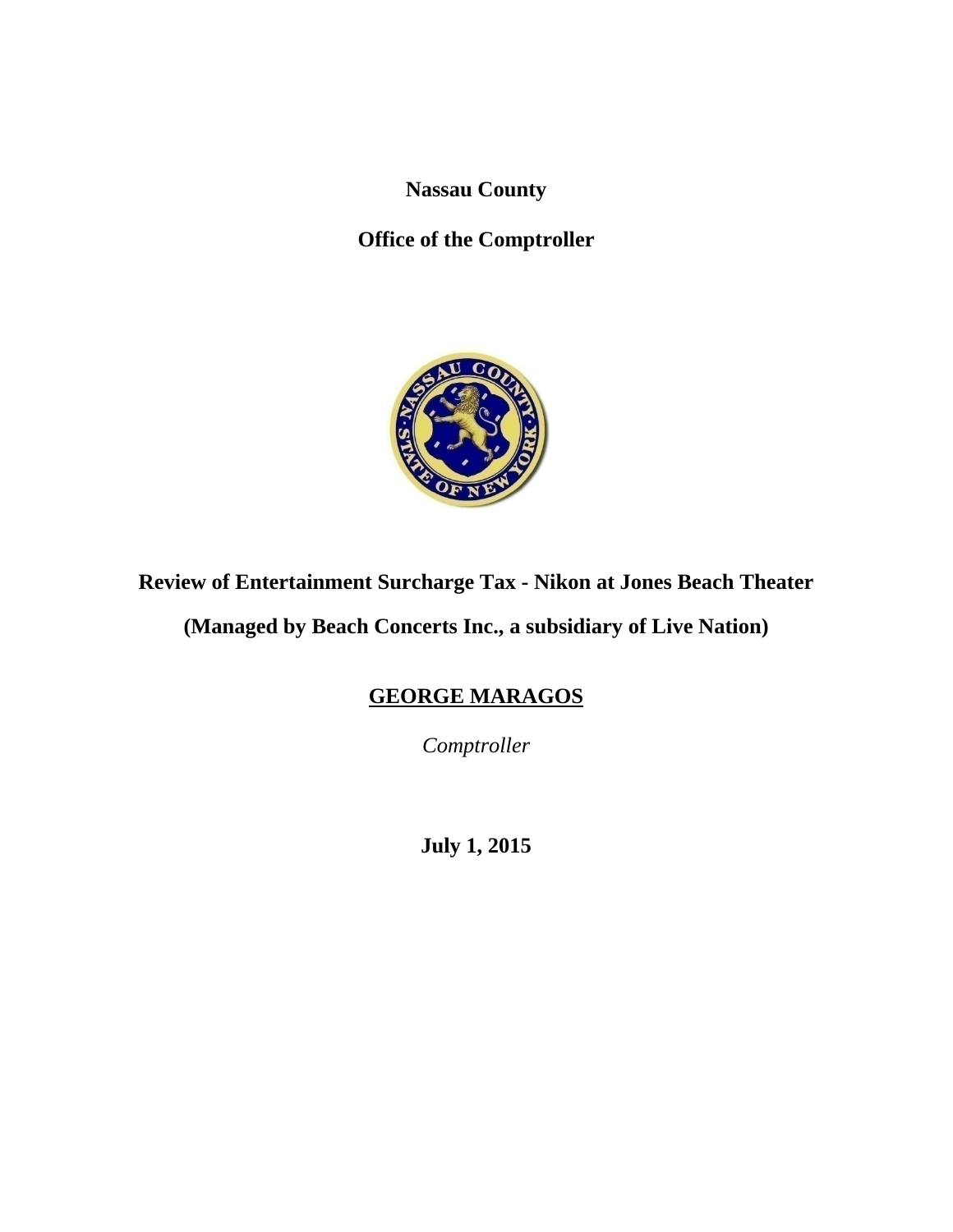# **NASSAU COUNTY**  *OFFICE OF THE COMPTROLLER*

# **George Maragos**

*Comptroller* 

James Garner *Chief Deputy Comptroller*

Raymond J. Averna, Esq. *Deputy Comptroller* 

Jostyn Hernandez *Director of Communications* 

Sergio Blanco *Counsel to the Comptroller* 

Michael Olney *Counsel to the Comptroller* 

#### Review Staff

JoAnn Greene *Director of Field Audit* 

> Linda Leung *Project Manager*

Aurora Scifo *Deputy Director of Field Audit* 

> Joseph Giamanco *Field Auditor*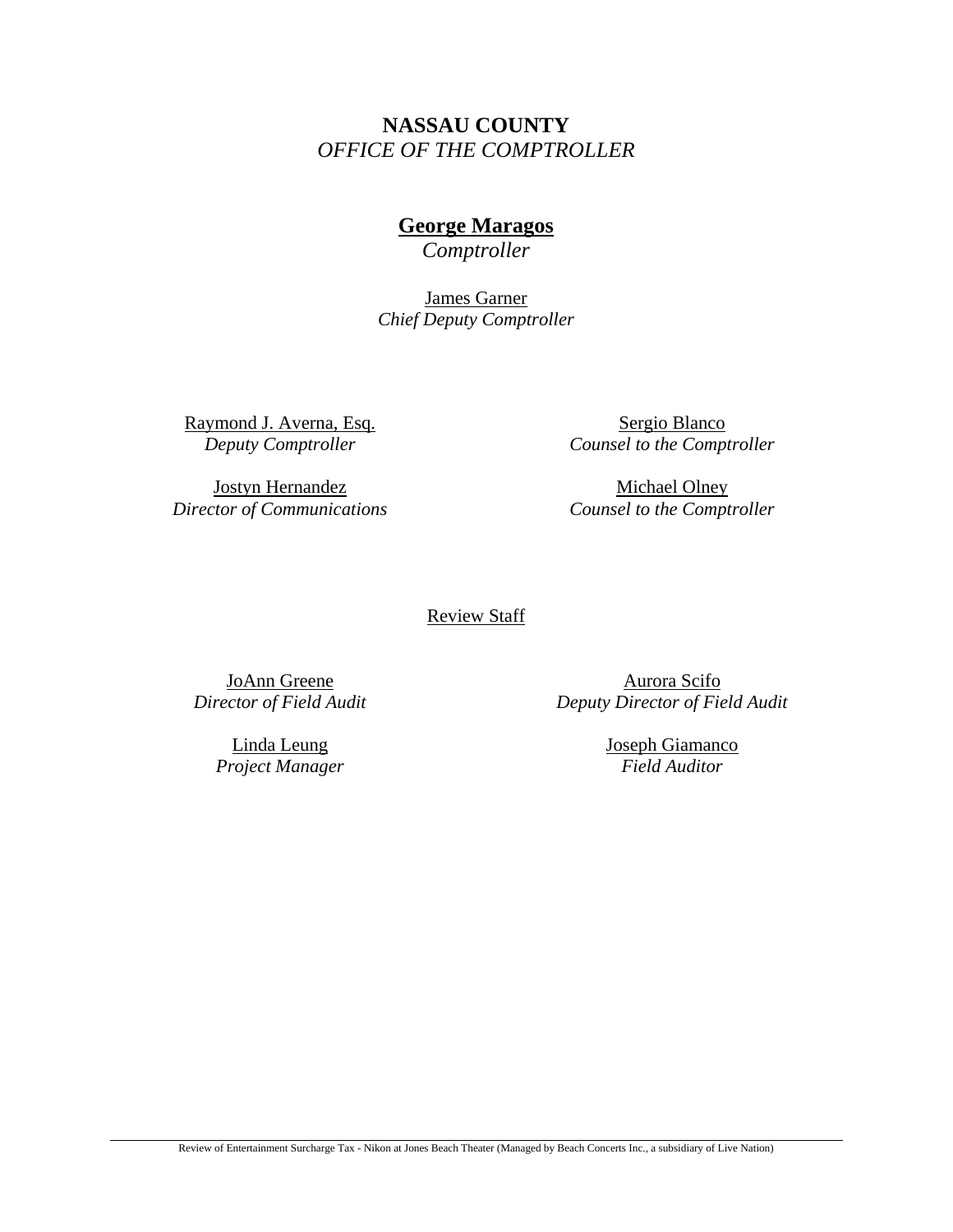Beach Concerts Inc. is required to pay Nassau County an Entertainment Surcharge Tax of \$1.50 per seat sold for events at the Nikon at Jones Beach Theater in accordance with Chapter 179 of the Laws of New York 2000, Local Law No. 28-2000. The Nassau County Administrative Code, Article 3a Entertainment Surcharge Regulation<sup>1</sup> allows tax-exempt organizations to be exempt from the tax.

# **Key Finding:**

Beach Concerts Inc. owes the County a total of \$2,488 for the period January 1, 2012 to June 30, 2014. This amount includes surcharge taxes of \$1,476 related to our audit finding on 984 complimentary tickets of value issued to the media during the audit period, plus penalties of \$738 and interest of \$274.

The audit found that 984 complimentary tickets issued to radio, television stations and media were not included on the Beach Concerts Inc.'s tax returns.

# **Key Recommendation:**

 $\overline{a}$ 

Beach Concerts Inc. should remit the amount owed of \$2,488 to the County for the unreported complimentary tickets issued to the radio, television and media.

\*\*\*\*\*\*\*

The matters covered in this report have been discussed with the officials of Beach Concerts Inc. On May 18, 2015, we submitted a draft letter with the findings to Beach Concerts Inc. for their review. Beach Concerts Inc. provided their response on June 17, 2015. Their response and our follow up to their response are included as an Appendix to this report.

<sup>&</sup>lt;sup>1</sup> Nassau County Administrative Code, Article 3a Entertainment Surcharge Regulations §5-93.0 Exemptions.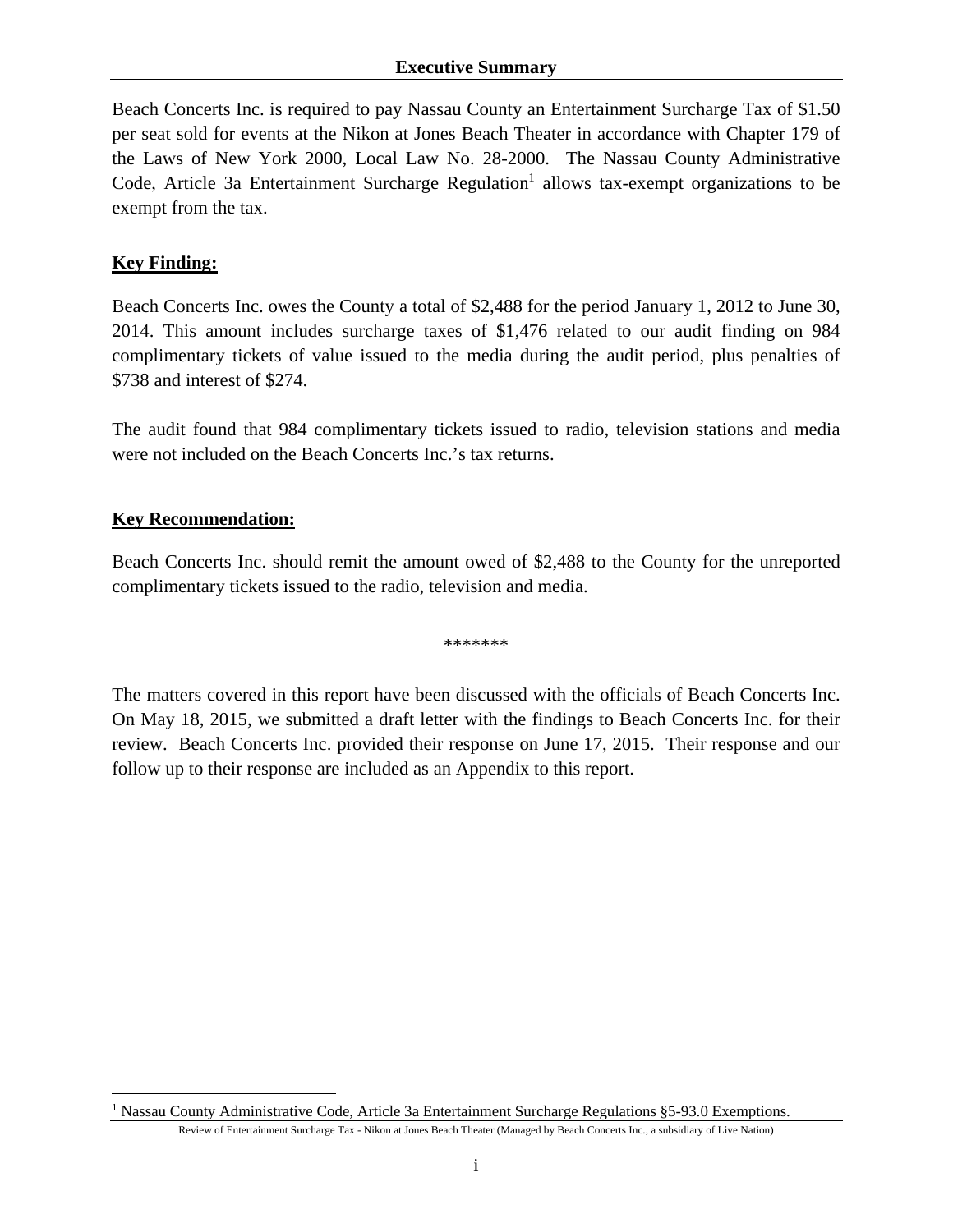## **Page**

| Beach Concerts Inc. Did Not Pay Taxes on 984 Complimentary Tickets Issued to the Media . 3 |  |
|--------------------------------------------------------------------------------------------|--|
|                                                                                            |  |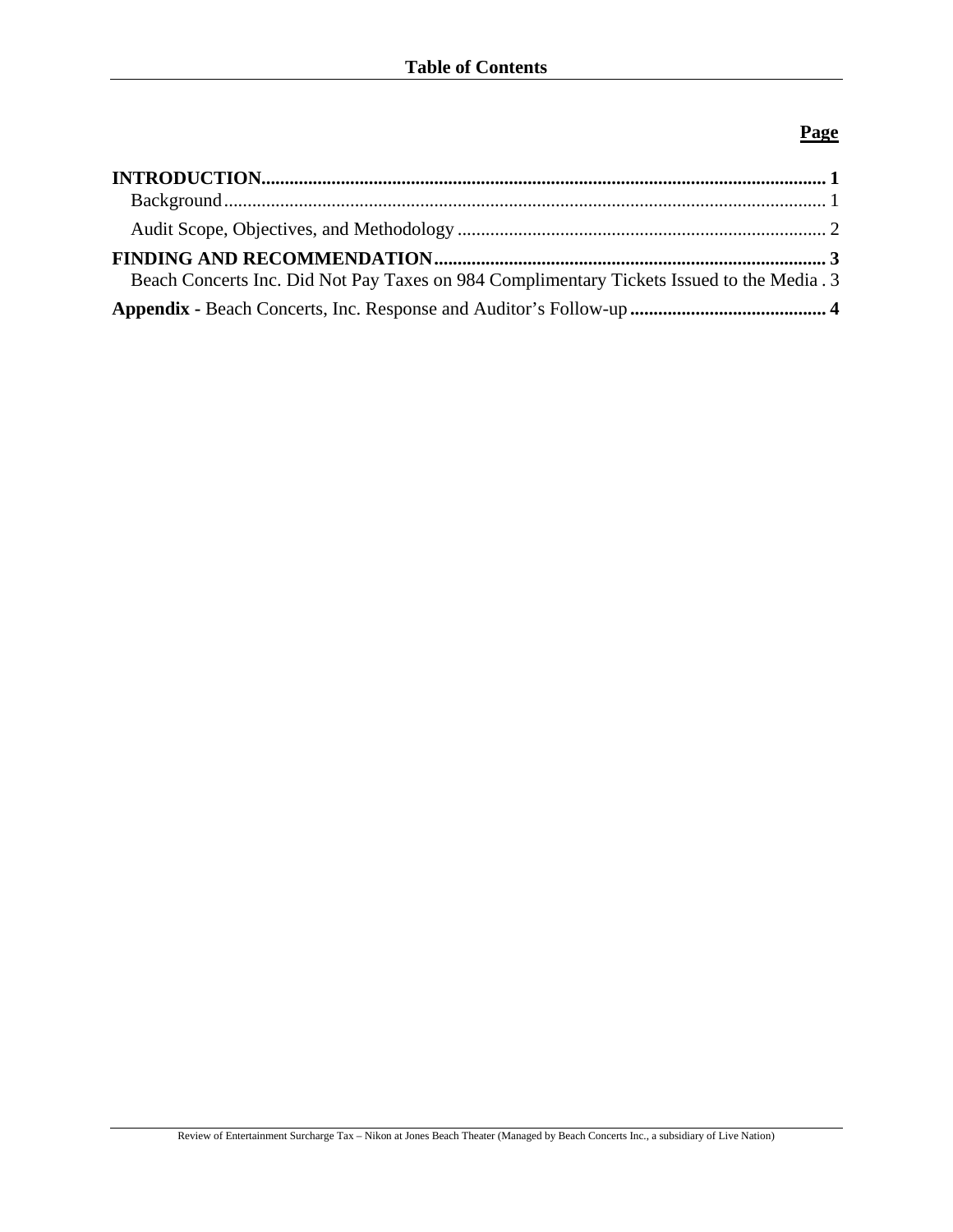#### **Background**

The Comptroller's Office has completed its review of Beach Concerts, Inc.'s payment of the Entertainment Surcharge Tax for events held at the Nikon at Jones Beach Theater ("Jones Beach Theater"), managed by Beach Concerts Inc. (a subsidiary of Live Nation).

The Entertainment Surcharge Tax regulation imposes a surcharge tax of \$1.50 per ticket for entertainment events held in Nassau County at venues having a permanent seating capacity of at least 2,500 seats. The Nassau County Administrative Code, Article 3a Entertainment Surcharge Regulation<sup>2</sup> also allows tax-exempt organizations to be exempt from the tax. According to New York Tax Law Chapter 179.2 (Section 1202(d)(iii)), "such tax may be collected and administered by the county treasurer or other fiscal officers of Nassau county by such means and in such manner as other taxes which are now collected and administered by such officers or as otherwise may be provided by such local law, ordinance or resolution". In order to be eligible for this exemption, the organization must have a valid tax-exempt certificate and be the direct payer of record.<sup>3</sup> Any entity failing to pay the \$1.50 surcharge tax shall be subject to a penalty of fifty percent on the tax amount due plus interest of nine percent per annum, compounded daily on the total tax and penalty amount.<sup>4</sup>

In addition to selling tickets to the public, Beach Concerts Inc. also issues complimentary tickets of value to the media. As shown in Exhibit I, Beach Concerts Inc. sold a total of 998,543 tickets and paid \$1,497,815 to the County for events held at the Jones Beach Theater from January 1, 2012 to June 30, 2014.

#### **Exhibit I**

<u>.</u>

| Year         | <b>Tickets Sold</b> | <b>Taxes Paid</b> |           |  |
|--------------|---------------------|-------------------|-----------|--|
| 2012         | 388,369             | \$                | 582,554   |  |
| 2013         | 336,356             | \$                | 504,534   |  |
| 2014         | 273,818             | \$                | 410,727   |  |
| <b>Total</b> | 998,543             |                   | 1,497,815 |  |

#### **Beach Concerts Inc. Entertainment Surcharge Taxes Paid and Tickets Sold Nikon at Jones Beach Theater 2012 to June 30, 2014**

<sup>&</sup>lt;sup>2</sup> Nassau County Administrative Code, Article 3a Entertainment Surcharge Regulations §5-93.0 Exemptions.

<sup>&</sup>lt;sup>3</sup> New York State Department of Taxation and Finance, Publication 843 (12/09), A Guide to Sales Tax in New York State for Exempt Organizations, page 16.

<sup>4</sup> Nassau County Administrative Code, Article 3a Entertainment Surcharge Regulations §5-104.0.a,b.

Review of Entertainment Surcharge Tax - Nikon at Jones Beach Theater (Managed by Beach Concerts Inc., a subsidiary of Live Nation)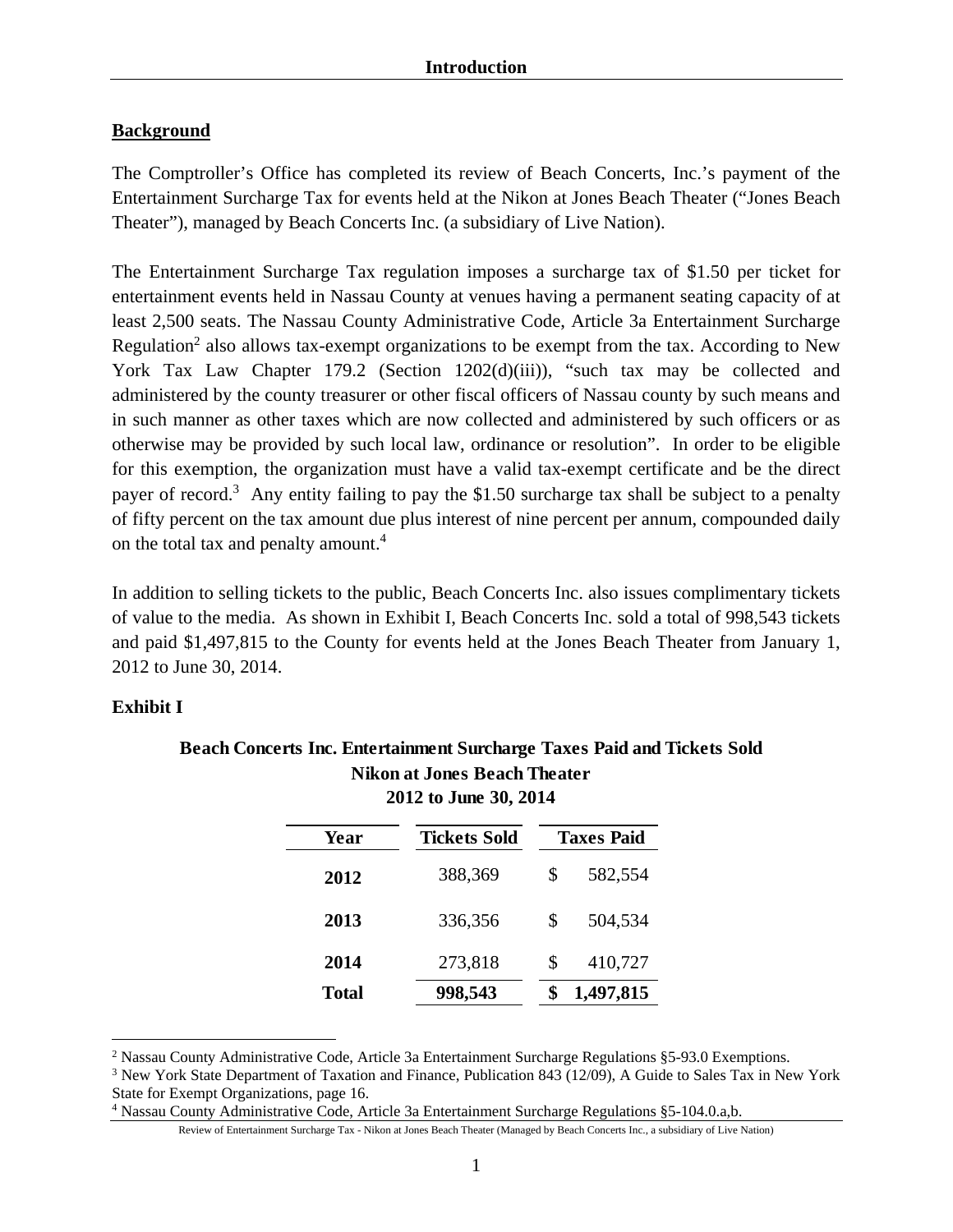#### **Audit Scope, Objectives, and Methodology**

 $\overline{a}$ 

The objective of the audit was to review the entertainment tax revenues collected by the Office of the Nassau County Treasurer to ensure that the taxes were computed correctly, remitted in a timely manner, and properly recorded in the County's accounting system, the Nassau Information Financial System ("NIFS"). Our review period was from January 1, 2012 to June 30, 2014.

The auditors reviewed all the monthly tax returns during the scope period and tested the number tickets sold and for compliance with the tax-exempt guidelines. The tax returns submitted by Beach Concerts Inc. were compared to the Ticketmaster reports<sup>5</sup> to verify the accuracy of the number of tickets sold and complimentary tickets issued. We also examined documents to support the tax-exempt tickets sold.

We believe our review provides a reasonable basis for the finding and recommendation contained herein.

<sup>&</sup>lt;sup>5</sup> Ticketmaster reports are used by the event operators to record all tickets sold and complimentary tickets issued for all events listed on the tax returns.

Review of Entertainment Surcharge Tax - Nikon at Jones Beach Theater (Managed by Beach Concerts Inc., a subsidiary of Live Nation)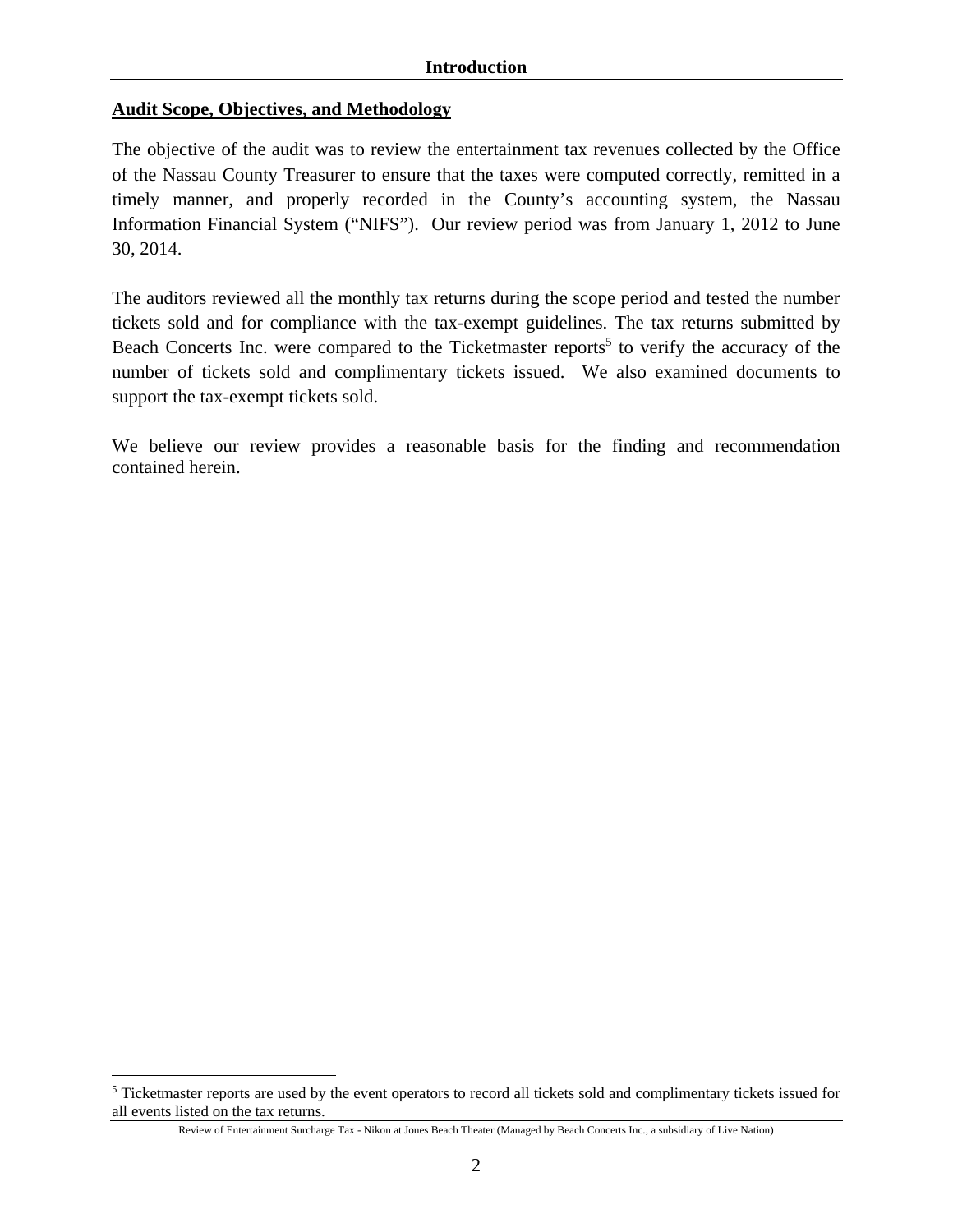## **Audit Finding**

#### **Beach Concerts Inc. Did Not Pay Taxes on 984 Complimentary Tickets Issued to the Media**

Our review determined that Beach Concerts Inc. owes the County \$2,488 for 984 complimentary tickets (issued to radio, television stations and media) that were not reported on the tax returns from January 1, 2012 to June 30, 2014. As shown in Exhibit II below, the amount due includes penalties and interest.

## **Exhibit II**

# **Beach Concerts Inc. Taxes Owed to County January 1, 2012 through June 30, 2014 Nikon at Jones Beach Theater**

|                                    | 2012 | 2013        | 2014                        | <b>Total</b> |
|------------------------------------|------|-------------|-----------------------------|--------------|
| # of Complimentary Tickets         |      |             |                             |              |
| <b>Issued to Media</b>             | 0    | 982         | $\mathcal{D}_{\mathcal{L}}$ | 984          |
| <b>Calculation of Amount Due</b>   |      |             |                             |              |
| <b>Total Entertainment Tax Due</b> |      |             |                             |              |
| @ \$1.50/Ticket                    |      | \$1,473     | $\mathcal{S}$<br>3          | \$1,476      |
| Penalty for Non Payment of Taxes   |      |             |                             |              |
| 50% of Tax                         |      | 736         | 2                           | 738          |
| Interest to Date                   |      |             |                             |              |
| (9% Compounded Daily) <sup>1</sup> |      | 274         |                             | 274          |
| <b>Total Amount Due</b>            |      | \$<br>2,483 | \$<br>5                     | \$2,488      |

 $1$  Calculated from tax return due date through January 2, 2015.

#### **Audit Recommendation:**

We recommend that Beach Concerts Inc. remit the surcharge tax of \$2,488 to the County for the unpaid complimentary tickets issued to the media.

Review of Entertainment Surcharge Tax - Nikon at Jones Beach Theater (Managed by Beach Concerts Inc., a subsidiary of Live Nation)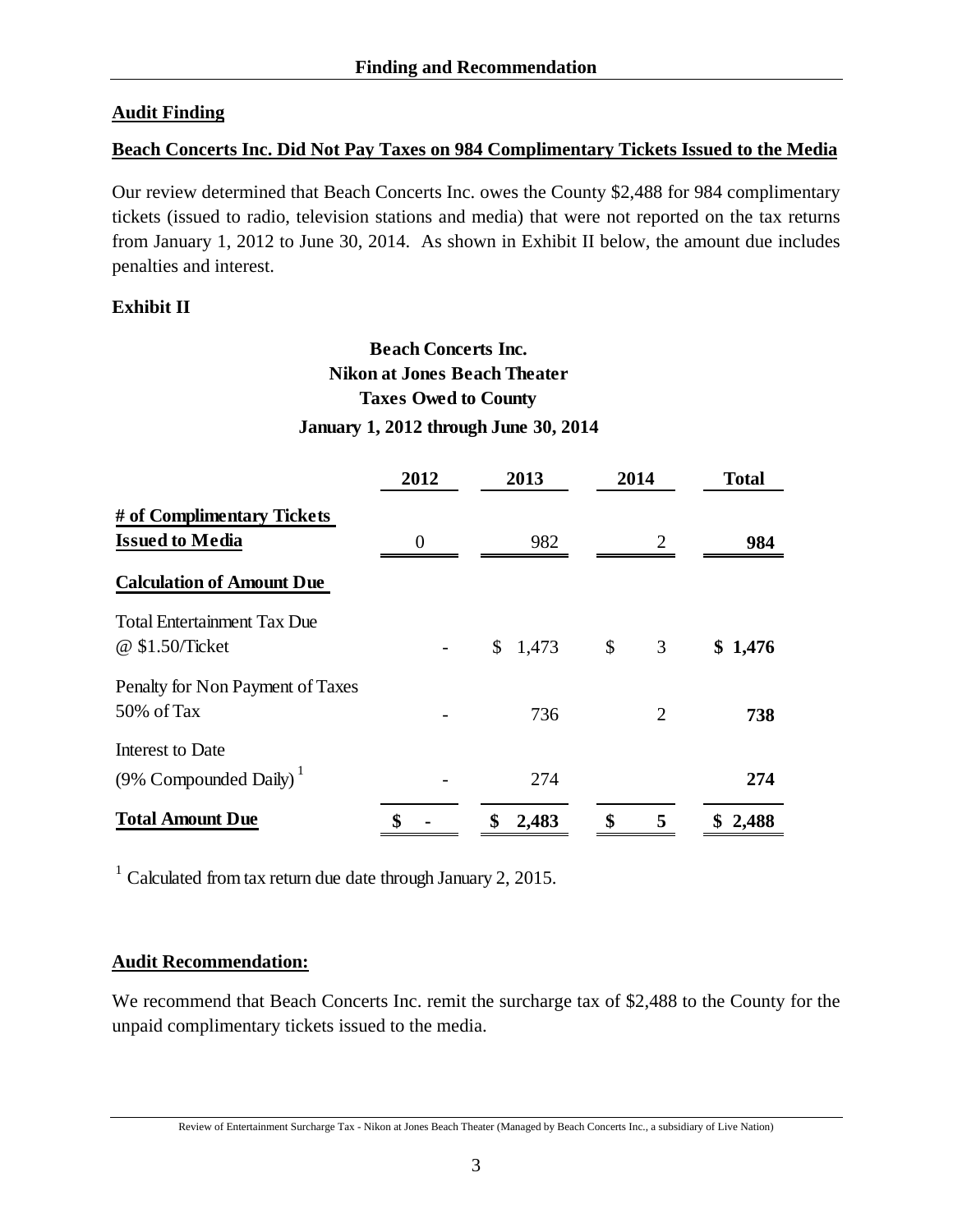|          | LIVE NATION'                                                                                                                       |
|----------|------------------------------------------------------------------------------------------------------------------------------------|
|          | Tel. 917-421-5161                                                                                                                  |
| Date:    | Wednesday, June 17, 2015                                                                                                           |
| To:      | JoAnn F. Greene, Director of Field Audit, Nassau County Office of the Controller                                                   |
| From:    | Dan Casale, VP Finance Northeast/North America Concerts, Live Nation, Inc.                                                         |
| Subject: | Review Of Entertainment Surcharge Tax-Nikon at Jones Beach Theater Managed by Beach Concerts Inc. (a subsidiary of<br>Live Nation) |

Dear Ms. Greene:

The purpose of this letter is to confirm that Nikon at Jones Beach Theater Managed by Beach Concerts Inc. (a subsidiary or Live Nation) owe Nassau County Treasurer the sum of \$2,488 for 984 complimentary tickets issued that were not reported on the tax returns from January 1, 2012 to June 30, 2014. A check in the sum of \$2,488 will be remitted today June 16, 2015 to the Office of County Treasurer. If you have an concerns please feel free to reach me at the number below.

Sincerely,

D

Dan Casale VP Finance Northeast/North America Concerts Email: dancasale@livenation.com Phone: 917-421-5161 220 West 42nd Street, 14th Floor New York, NY 10036

220 West 42nd Street<br>New York, NY 10036

LIVENATION.com